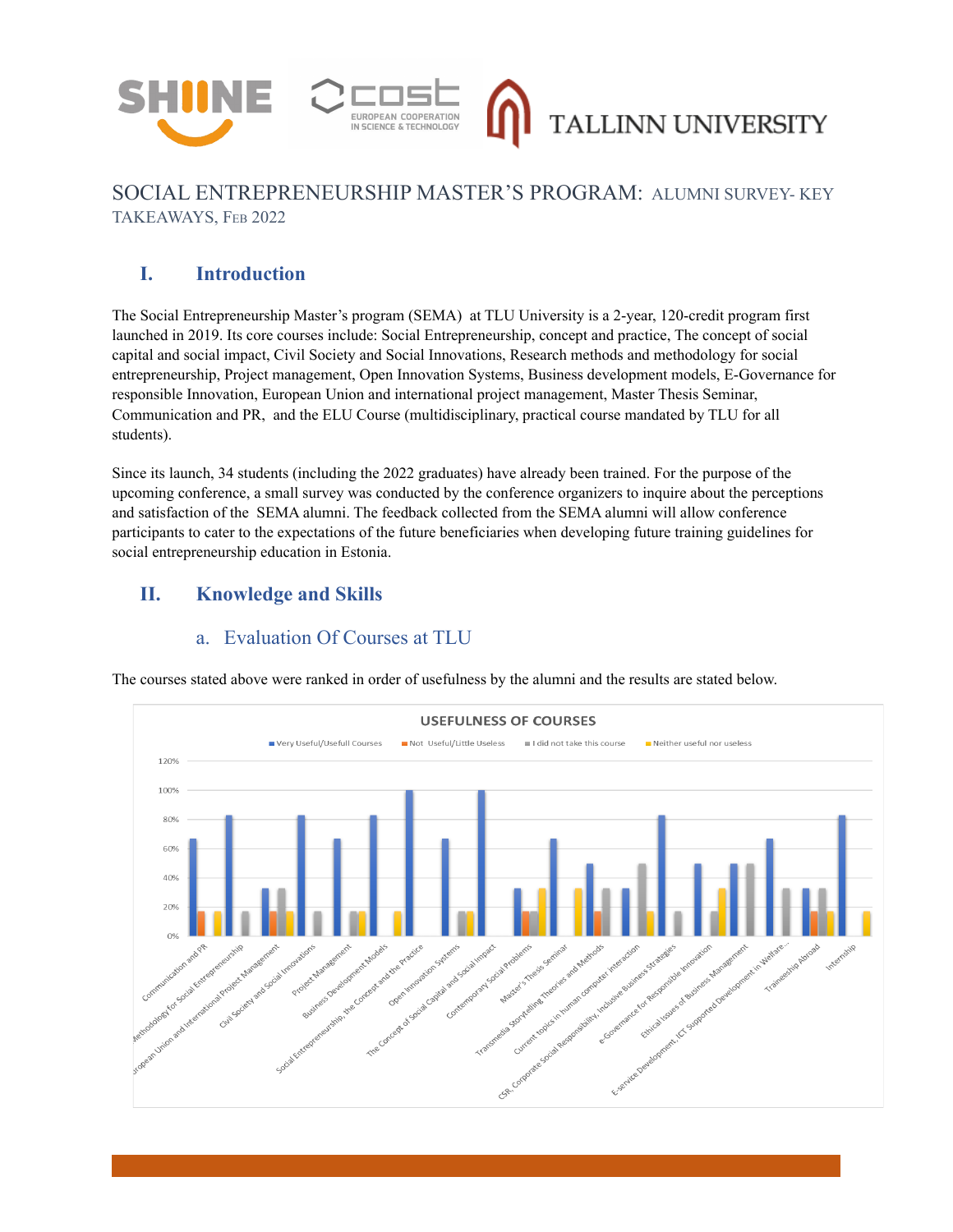



# TALLINN UNIVERSITY

The most useful courses, with at least 80% of individual votes, were: research methods and methodology for social entrepreneurship, business development models, social Entrepreneurship, concept and practice, CSR and Inclusive business strategies, the concept of social capital and social impact and the internship.

In those courses, the alumni stated that they acquired: a "wider understanding of business processes", the "ability to look at the entrepreneurship ecosystem in a more diverse and broad view, the capacity to "see the interconnection between all players in our society and the role of both entrepreneurs and customers in influencing which way the society develops", "Business development skills, pitching and communication skills", and practical skills such as "networking, better communication, public speaking, giving a presentation, writing a one pager".

On the other hand, with regards to the European Union and international project management course, they requested that courses on funding stakeholders and schemes should "be transformed to worldview because not all of us are from Europe and wanna attain the funding from EU".

The alumni who established their own social enterprises wished that TLU had emphasized training in innovation (100% of votes), technology-based solutions (75%), general management courses (75%). Fundraising, financial management, research, business development and communication courses could have been developed further (50%).

For some alumni who did not establish their social enterprises, the main reason was attributed to the lack of the following skills: financial management (75%), fundraising, innovation, and technology-based solutions (50% of votes for each).

25% of alumni didn't feel ready to establish their own social enterprises even after graduation.

25% of alumni did not establish their own social enterprises after graduation because they are "lacking the idea".

When it comes to the value of the required internship, alumni stated that they learned "social value processes"; "multi-tasking and digital marketing" and to be operational ("to do good with their own hands). Some alumni also experienced the "main pain points of startup or seed level social enterprises in Estonia". Others were able to widen their networks and to collect data for their thesis.

## **III. Ideal Duration of Training for SEE**

Disagree **Agree** Indecisive

#### a. The Alumni's opinion of the ideal duration of study of SE The majority of SEMA alumni indicated that the ideal SE training duration is more than one year.**1 YEAR IS SUFFICIENT THE PROGRAM SHOULD HAVE BEEN LESS THAN 2 YEARS** Indecisive 33%  $\Box$  Disagree **Disagre**  $\Box$ Agree 50%  $\blacksquare$ Indecisive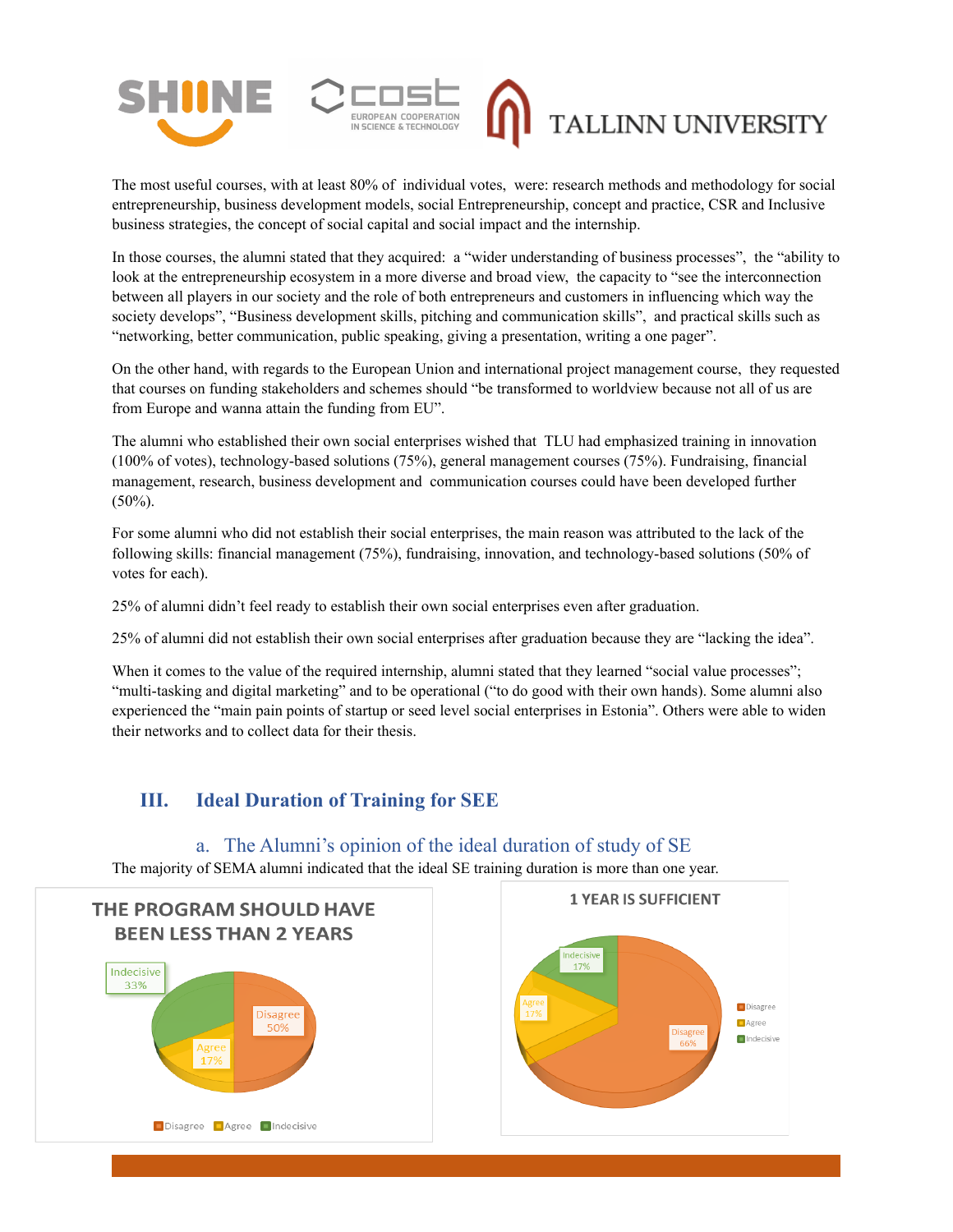

# **IV. Student Recruitment**

#### a. Alumni's Opinions on Ideal Student Enrollment Criteria

The alumni disagree that previous working experience and having an existing social enterprise project should be mandatory student recruitment criteria.



## **V. SEE Teaching**

## a. Alumni's Opinions about Area-Specific Training in SE

50% of the alumni believe that social entrepreneurship training should have some sort of concentration options.